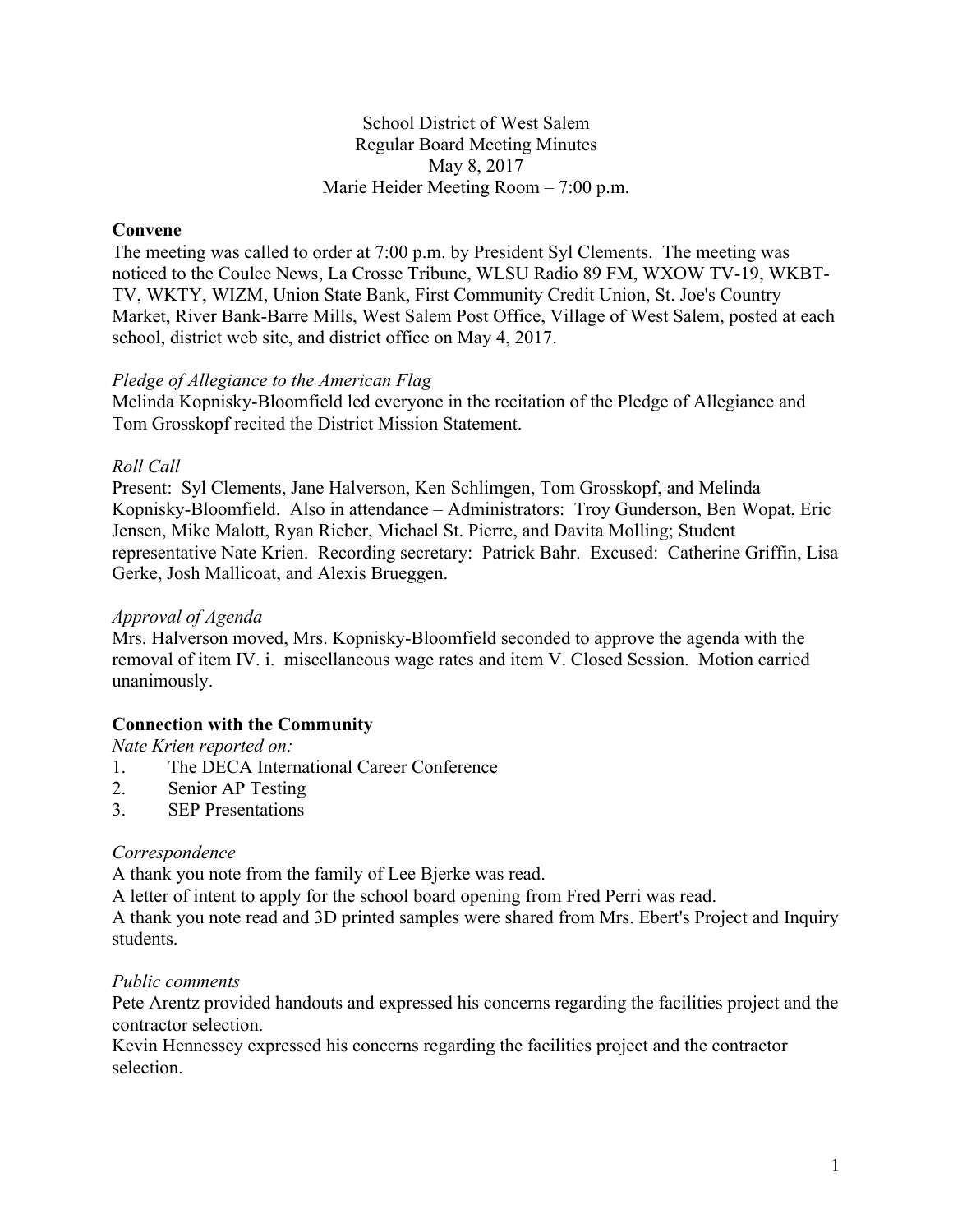#### *Written and Oral Reports*

Policy Committee – Mrs. Halverson reviewed the committee's recent meeting.

CESA #4 Board of Control – Mrs. Halverson reported on the board's recent meeting.

District Performance Initiative updates by administrators Ryan Rieber and Lisa Gerke, Ben Wopat, Josh Mallicoat and Mike Malott, Eric Jensen, Michael St. Pierre, and Troy Gunderson were reviewed.

Board Grant recipient, high school teacher Jordan Gilge, demonstrated and explained what they did with the funds used for Heart Rate Monitors.

Board Grant recipient, middle school teacher Jenny Morgan, demonstrated and explained what they did with the funds used for Exploring Personal Finance Through Board Games.

## **Consent Agenda**

Mr. Schlimgen moved, Mrs. Halverson seconded to approve the Regular Board Meeting Minutes of April 24, 2017; the invoices to be paid, and the Open Enrollment requests for the 17-18 school year with the exception to deny one students request to Open Enroll In as recommended by the administration. Motion carried unanimously.

#### **Discussion/Action Items:**

Mrs. Halverson moved, Mrs. Kopnisky-Bloomfield seconded to accept donations from the following for the Youth Frontiers American Cancer Society fundraiser: Barber Arms, Perkins, The Big E!, Salon Professional Academy, Features, American Cancer Society, Riana Herbold, Gilster family, Buffalo Wild Wings, Dahl Automotive, Union State Bank, and 1st Community Credit Union; and from the West Salem Booster Club for baseball. Motion carried unanimously.

High School Teachers Kelly Rueckheim and Shelly Helland presented a request for the Spanish trip for the summer of 2018, which will include the Ecology Club to Panama. Mr. Schlimgen moved, Mrs. Halverson seconded to approve the Spanish trip request as presented for the summer of 2018. Motion carried unanimously.

Mr. Gunderson reviewed the 16-17 and 17-18 school calendar and the 2014 calendar survey. No action was taken.

School Board committee assignments were reviewed. If any changes, please communicate to President Clements. No action was taken.

Mrs. Kopnisky-Bloomfield moved, Mr. Schlimgen seconded to accept the Policy Committee's recommendation for a first reading of policies #174 Board Organizational Meeting, #133 Filling School Board Vacancies, #841 Naming School Facilities, and #840 Public Gifts to Schools. Motion carried unanimously.